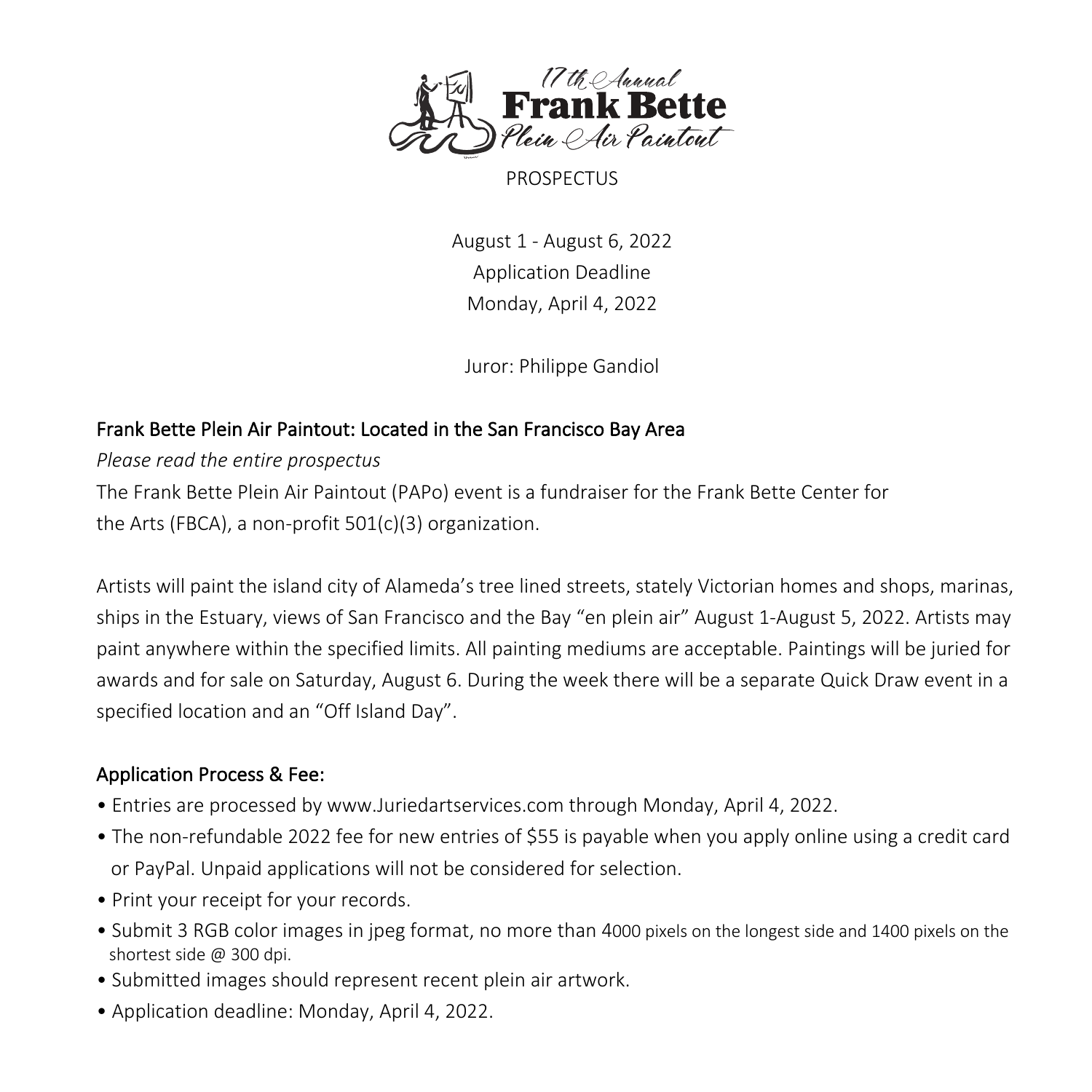### The Jurying Process

Artists are selected from all applicants by the selection team. Selected artists will be notified by email and the list will be posted on FBCA web site by Wednesday, May 4, 2022.

### Frank Bette Plein Air Paintout Calendar:

- Monday Friday, August 1-August 5: Artists paint "en plein air" within the Alameda city limits.
- Monday, August 1 8:30 am 5:30-pm. Artist check-in and substrate stamping at Frank Bette Center for the Arts Gallery, 1601 Paru Street, Alameda
- Quick Draw Day and place to be determined.
- "Off Island Day": Artists can paint in Oakland, Berkeley and San Francisco. Day to be determined.
- Saturday, August 6 10 am-5:00 pm PAPo Outdoor exhibit and sale at South Shore Center. Artists hang as many paintings as fit on 3 panels each 3'x6': 1 horizontal, 2 vertical. Cash and merchandise awards to be announced.
- Saturday, August 6 and Sunday, August 7 Receiving artwork for gallery exhibit.
- August 12 October 1 En Plein Air gallery exhibit of 2022 PAPo paintings in the Frank Bette Center for the Arts Gallery.
- Artists are requested to submit artwork not sold at the Saturday PAPo Exhibit to the Alameda en Plein Air gallery exhibit at Frank Better Center for the Arts. Participation is optional but strongly encouraged.
- There is no additional fee to participate in the gallery exhibit.
- Commission is 40% to FBCA on gallery exhibit sales, 60% to the artist.
- Friday, August 12 7pm-9 pm Opening Gallery Reception Alameda en Plein Air.
- Monday, September 5 Artists are paid for August 7 sales.
- Friday September 9 7pm-9pm Mid-show Gallery Reception.
- Sunday, October 2 11am-5pm Artists pick up unsold paintings.
- Friday, October 8 \$5/day storage fees begin for artwork left without advance arrangements.
- Friday, October 8 Friday, October 22 Unsold artwork shipped to artists. Artists out of area must make arrangements to have their artwork shipped to them. They can leave prepaid FedEx or UPS shipping labels with FBCA. Packing and shipping costs must be paid by artists.
- Monday, October 25 Artists are paid for Gallery Sales (August 8 September 25)